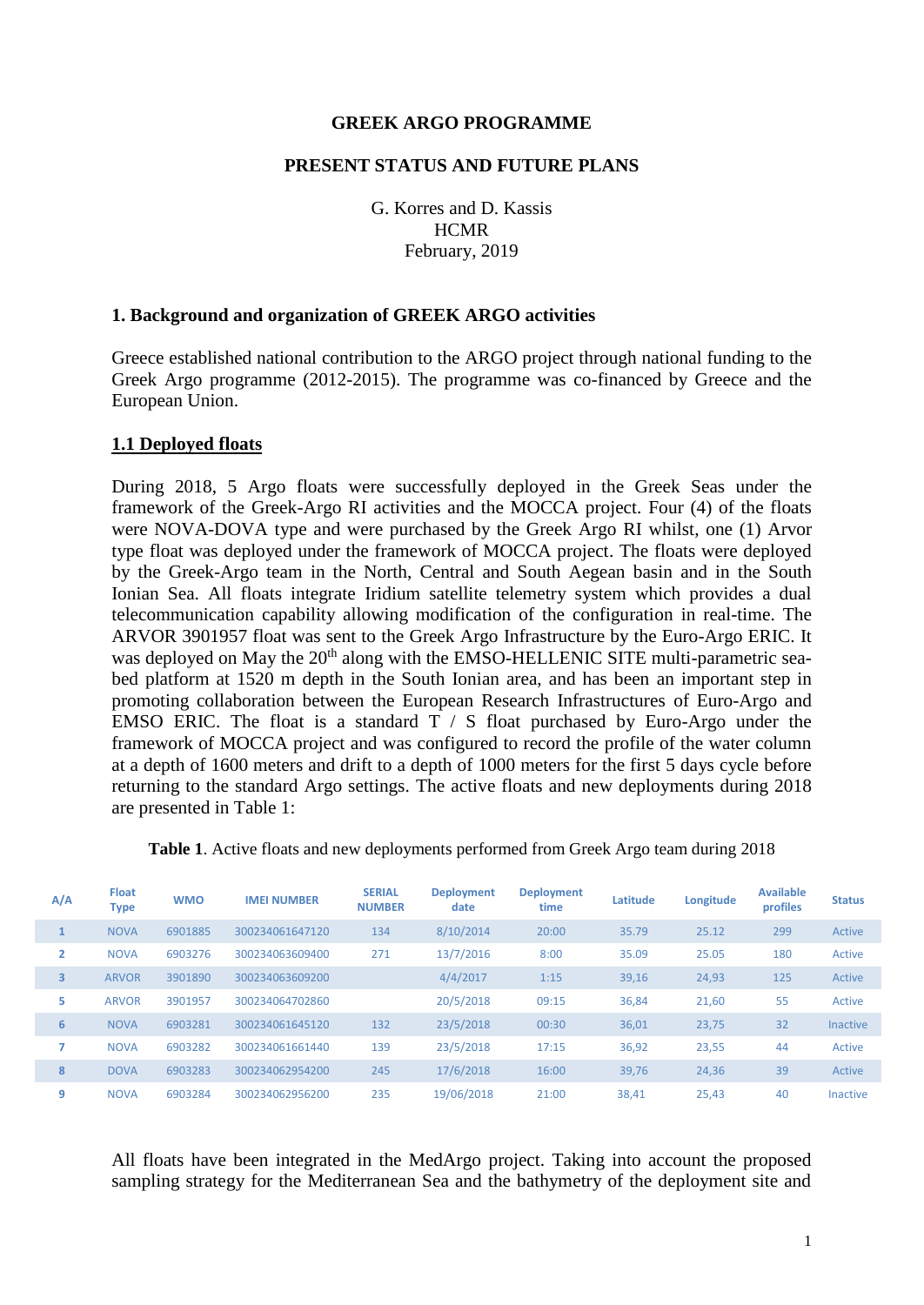the adjacent areas, the mission parameters of the floats were set as follows: The parking depth of the floats was set to 350 m, its profiling depth to 1000 m and the cycle period to 5 days. The raw data of the Greek float are delivered at the Coriolis data Centre where the real time quality control takes place while the delayed mode quality control of the data will be processed by the MedArgo Centre at OGS. The 3901890 Arvor float is configured to alternate its profile depth between 700 and 1000 m and the 3901957 Arvor float is configured to alternate its profile depth between 1600 and 1000 m.

# **1.2 Float Development**

In 2013, HCMR has constructed an Argo float's detection system after the process of locating a float has been described and the various approaches have been indicated. A prototype active locator unit has been developed, and the principle of operation has been demonstrated. The unit has been tested successfully in land and at sea at the SIDERI workshop at 17-18 September 2013 that took place at Heraklion, Greece. The deck unit communicates via Bluetooth with any mobile phone which is used for interface and control. Future work includes the study of a pressure housing and antenna design. This activity was under the task of proposing and testing simple methods of tracking and recovery Argo floats in short time and range scales in the framework of SIDERI FP7 project.

# **1.3 Data management**

HCMR has run an extended network of buoys within the Aegean and Ionian Seas including the multi-parametric M3A observatory of the Cretan Sea and a deep sea (2000 m) bottom platform deployed in the Ionian Sea (POSEIDON & POSEIDON-II monitoring, forecasting and information systems). HCMR also operates the Hellenic National Oceanographic Data Centre (HNODC) established in 1986, as part of the National Centre for Marine Research (NCMR). HNODC operates as a National Agency and is responsible for processing, archiving and distributing marine data. HNODC is also developing techniques for oceanographic data processing and data base maintenance. Furthermore it promotes the International Exchange of Data in the frame of its cooperation with the "Intergovernmental Oceanographic Commission IOC) of UNESCO as it is responsible for the coordination of International Data Exchange (IODE) in Greece. The HNODC manages a variety of oceanographic data and information collected by several Hellenic Marine Research Laboratories and in particular from the Institute of Oceanography of the Hellenic Centre for Marine Research-HCMR as well as from HNODC's participation in international projects (MTP-II MATER, MEDAR/MEDATLAS II, HUMBOLDT, SEADATANET). Moreover within the My Ocean project (GMES MCS) HCMR will consolidate and improve its in-situ data services for the Eastern Mediterranean region building on the capacity developed under POSEIDON, MFSTEP (coordination of M3A time-series network, analysis and provision of basin scale data), and MERSEA projects (coordination of Mediterranean in situ observations).

Delayed-mode data processing. HCMR has not developed yet a delayed-mode quality control capability for the Greek Argo data. The delayed mode quality control of the data delivered from the Greek Argo float will be processed by the MedArgo data centre. HCMR considers the possibility of developing delayed-mode data processing for ARGO profiles collected within the Eastern Mediterranean region. HCMR may also contribute to the improvement of the delayed mode quality control processing conceding CTD data collected through several HCMR research cruises. HCMR operates the Med Sea data portal that was set up for the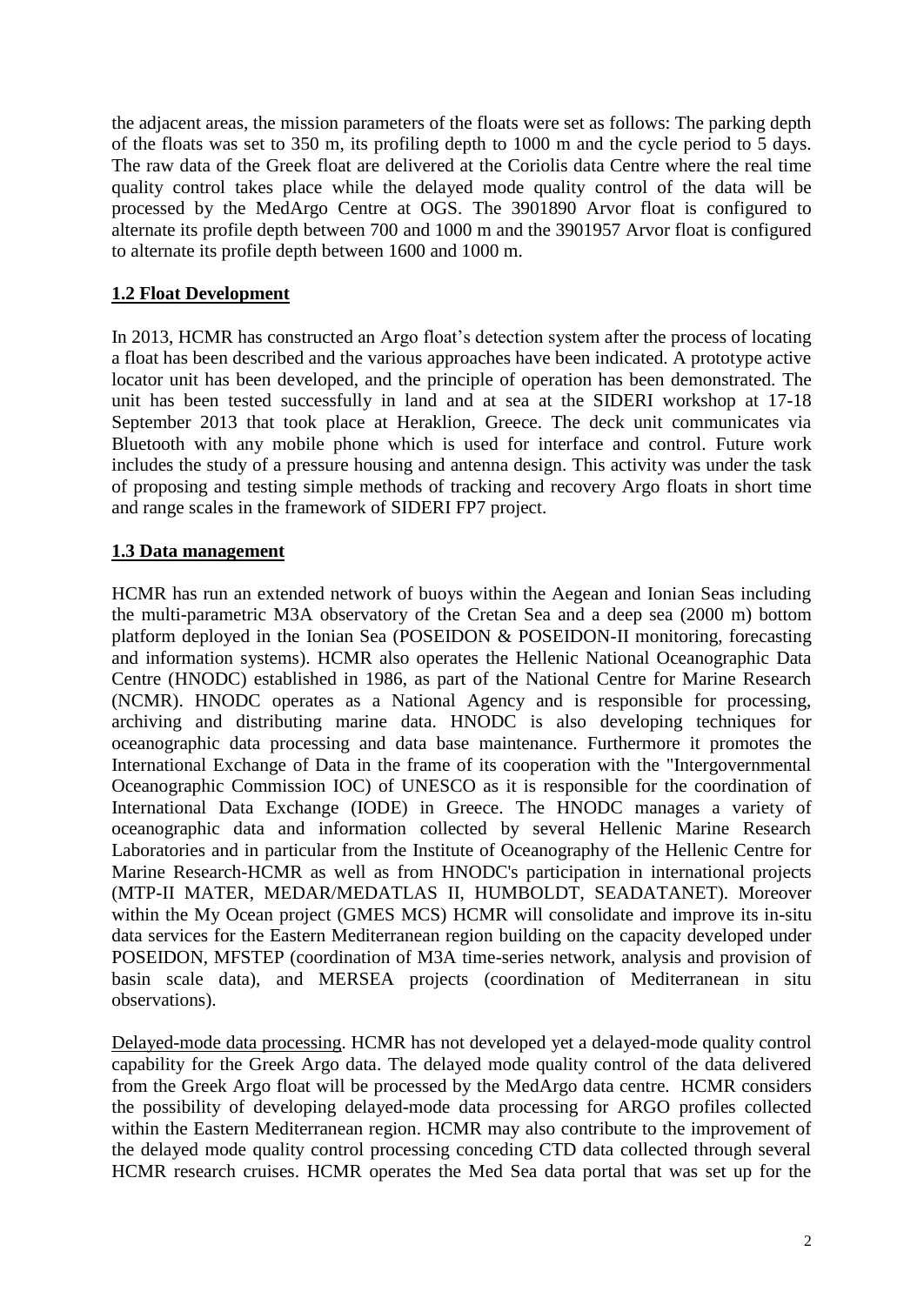needs of Copernicus CMEMS services. Within this framework HCMR is in charge of validating biochemical data from Argo floats that are operating in the Mediterranean.

### **1.4. Operational and scientific use of Argo data**

A very important activity, under the framework of the Greek-Argo activities is the exploitation of Argo data for operational forecasting as well as for research applications. Along this direction, HCMR established a network of relevant Greek scientific groups mainly from Universities and Research Institutes which constitute the Greek Argo Users group/network. These different groups are already using or will be using ARGO data in ocean/atmospheric forecasting, climate studies and for educational purposes. It is expected that the Greek Argo Users Group will further grow and expand its activities concerning the scientific exploitation of Argo data and the cooperation among Greek scientists. The next step will be the expansion of the Greek Argo network in more members. The network is already in contact with many organizations / agencies / institutions and it is foreseen that the establishment of the E-A ERIC will increase the interaction of the Greek Argo Users Group with the European and international ARGO scientific community in the near future.

### Operational ocean forecasting:

Med-Argo data have been already used as independent data in order to assess the impact of remote sensed and Ferry-box SSS data assimilation into the Aegean Sea hydrodynamic model component of the POSEIDON system running operationally at HCMR within the framework of POSEIDON system.

Med-Argo data are routinely assimilated (using localized Singular Evolutive Extended Kalman filtering techniques) on a weekly basis in three different modelling forecasting components (Mediterranean  $1/10^{\circ}$  resolution, Aegean Sea  $1/130^{\circ}$  resolution and Ionian -Adriatic Sea at 1/50° resolution) of the POSEIDON operational system.

Some of the results of the works described above are included in the following scientific publications:

Korres, G., K. Nittis, I. Hoteit, and G. Triantafyllou, 2009: A high resolution data assimilation system for the Aegean Sea hydrodynamics. *Journal of Marine Systems*, 77, 325- 340.

Korres, G., K. Nittis, L. Perivoliotis, K. Tsiaras, A. Papadopoulos, I. Hoteit and G. Triantafyllou, 2010. Forecasting the Aegean Sea hydrodynamics within the POSEIDON-II operational system. *Journal of Operational Oceanography*, Vol. 3, nu. 1, 37-49,

Korres, G., K. Nittis, L. Perivoliotis, G. Triantafyllou and M. Chatzinaki, 2009. The Aegean Sea –Poseidon model. Hellenic Centre For Marine Research, Greece.

Korres, G., M. Ntoumas, M. Potiris and G. Petihakis, 2014. Assimilating Ferry Box data into the Aegean Sea model. Journal of Marine Systems, 140 (2014) 59–72

### Ocean science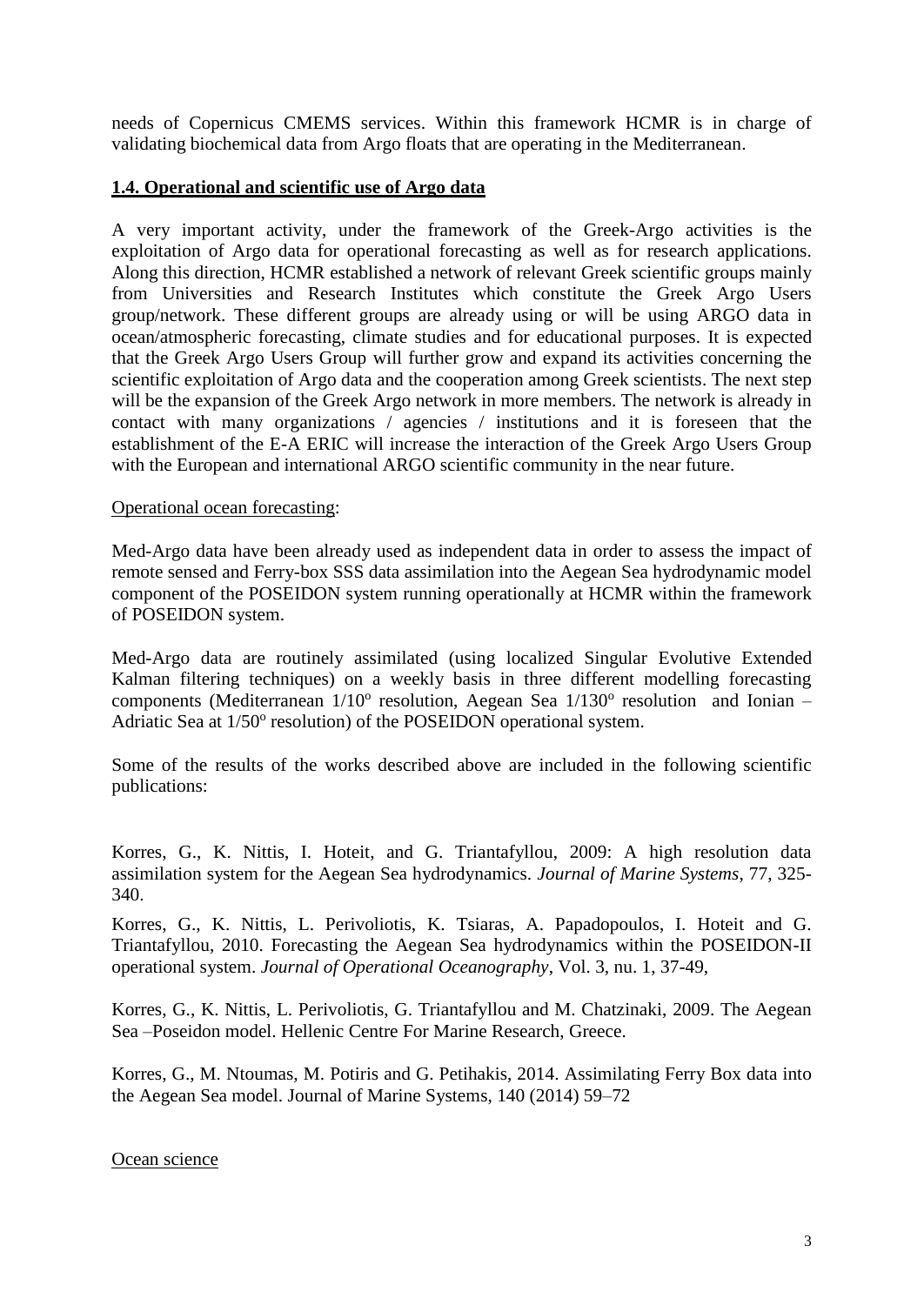Med-Argo data are currently used by a small group of researchers in Greece for studies of water mass characteristics of the different deep basins of the Mediterranean Sea and as a continuous record of T/S characteristics providing insight in the seasonal and inter-annual variability of the Mediterranean Sea and its sub-basins. A number of publications and scientific results have been released regarding the Greek Argo acquired data during the last 4 years.

### **Publications in scientific journals and conferences proceedings**:

Kassis, D., Korres, G., Konstantinidou, A., Perivoliotis, L., 2017. Comparison of highresolution hydrodynamic model outputs with in situ Argo profiles in the Ionian Sea. Mediterranean Marine Science, 0, 22-37. doi:10.12681/mms.1753

Kassis, D., Korres, G., Perivoliotis, L., 2016. Sub-mesoscale features of the Eastern Ionian Sea as derived from Argo floats operating during 2014-2015, in: Submesoscale Processes: Mechanisms, Implications and New Frontiers. Presented at the 48th Liege Colloquium, University of Liege, Liege, Belgium.

Kassis, D., Krasakopoulou, E., Korres, G., Petihakis, G., Triantafyllou, G.S., 2016. Hydrodynamic features of the South Aegean Sea as derived from Argo T/S and dissolved oxygen profiles in the area. Ocean Dyn. 1–18. doi:10.1007/s10236-016-0987-2

Kassis, D., Korres, G., Petihakis, G., Perivoliotis, L., 2015. : Hydrodynamic variability of the Cretan Sea derived from Argo float profiles and multi-parametric buoy measurements during 2010–2012. [Ocean Dynamics, 15-00058.](http://link.springer.com/article/10.1007%2Fs10236-015-0892-0) doi: 10.1007/s10236-015-0892-0

Kassis, D., Konstantinidou, A., Perivoliotis, L., Korres, G., 2015. Inter-comparing numerical model simulations in the Ionian Sea with Argo T/S profiles for the period 2008-2012. In proceedings of the 11th Panhellenic Symposium on Oceanography and Fisheries, p.945-948, ISBN 978-960-9798-08-2

Kassis D., Perivoliotis L. & G. Korres, 2014. Greek Argo: Towards monitoring the Eastern Mediterranean - First deployments preliminary results and future planning. In proceedings of the 7th International Conference on EuroGOOS, Lisbon – Portugal, 28-30 October 2014

# **Doctorate theses**:

Kassis, D., 2017: Operational in - situ monitoring of the Greek seas as a tool to describe hydrodynamic variability and its effect on the biochemical distribution, National Technical University of Athens (NTUA),

<https://www.didaktorika.gr/eadd/handle/10442/40700?locale=en>

# **Scientific Sheets in Greek Argo web page**:

"Use of Lagrangian methods in optimizing Argo float deployment locations in the Mediterranean Sea" Summary of the scientific report of the University of Aegean in the framework of the Greek Argo Project.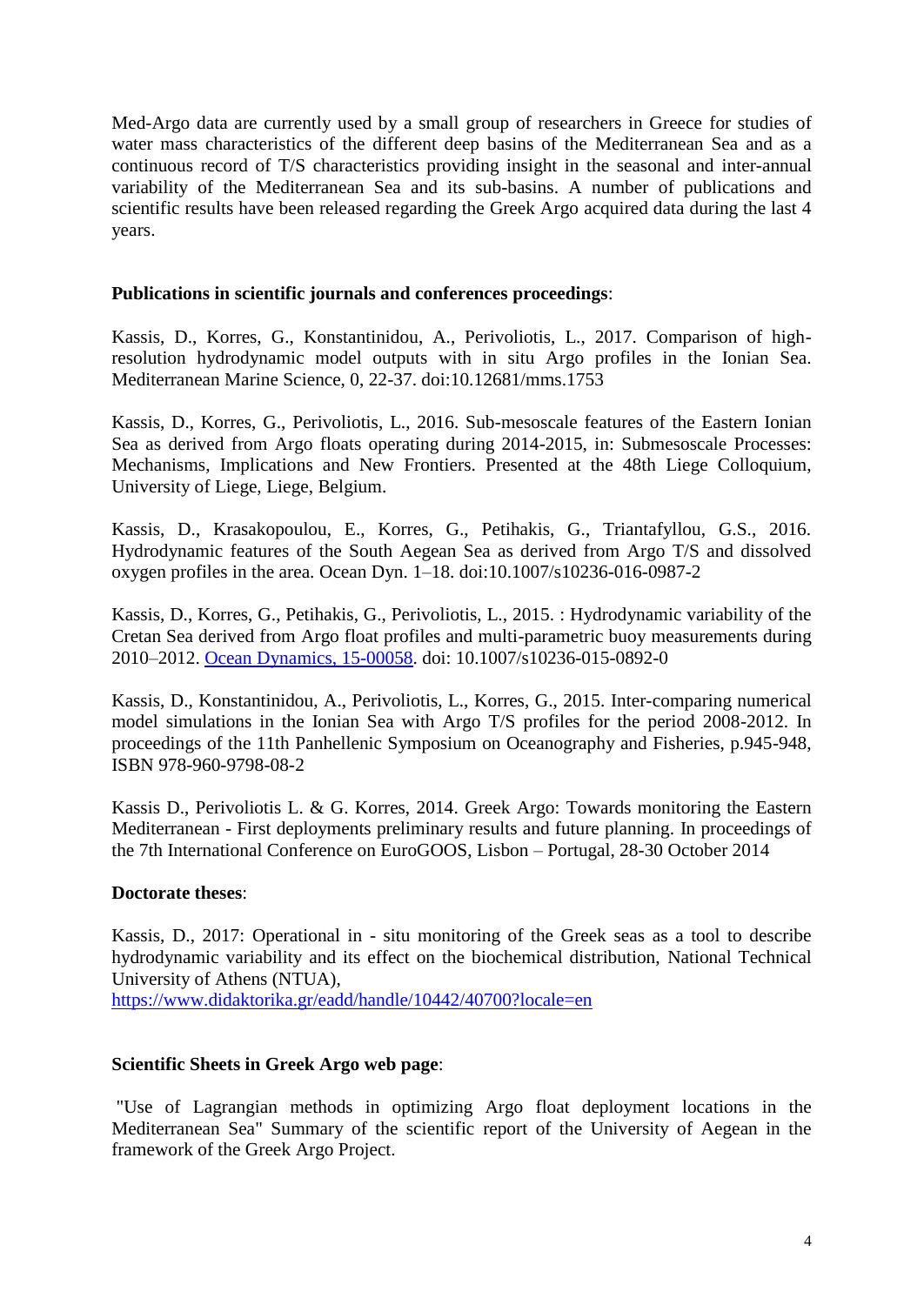"The integration of Argo floats in numerical weather prediction" Summary of the scientific report of the Harokopio University in the framework of the Greek Argo Project.

"Use of Argo data in ocean numerical simulations" Summary of the scientific report of the Aristotle University of Thessaloniki in the framework of the Greek Argo Project.

"Evaluation of climate and biochemical models using Argo data" Summary of the scientific report of the University of Crete in the framework of the Greek Argo Project.

# **Scientific Sheets in Euro-Argo web page**:

Kassis D., Konstantinidou A., Perivoliotis L. and Korres G., 2014: Comparison of Argo profiles observations against numerical model simulations in Ionian Sea. Euro Argo RI web page [http://www.euro-argo.eu/Main-Achievements/European-](http://www.euro-argo.eu/Main-Achievements/European-Contributions/Science/Regional-Seas/Med-Black-Seas/)[Contributions/Science/Regional-Seas/Med-Black-Seas/](http://www.euro-argo.eu/Main-Achievements/European-Contributions/Science/Regional-Seas/Med-Black-Seas/)

Kassis D. and Korres G., 2014: Hydrological variability derived from the first Argo mission in the Cretan Sea basin. Euro Argo RI web page [http://www.euro-argo.eu/Main-](http://www.euro-argo.eu/Main-Achievements/European-Contributions/Science/Regional-Seas/Med-Black-Seas/)[Achievements/European-Contributions/Science/Regional-Seas/Med-Black-Seas/](http://www.euro-argo.eu/Main-Achievements/European-Contributions/Science/Regional-Seas/Med-Black-Seas/)

# **Presentations in the EURO ARGO users meeting**:

Kassis D., Von Schuckmann K., Korres G., 2013: Hydrographic properties of Cretan Sea derived from Argo float's profiles and buoy data measurements during 2010-2012. In proceedings of the 4th Euro-Argo Science Meeting and Workshop, June 2013, Southampton, UK [http://www.euro-argo.eu/News-Meetings/Meetings/Users-Meetings/4th-Users-meeting-](http://www.euro-argo.eu/News-Meetings/Meetings/Users-Meetings/4th-Users-meeting-June-2013)[June-2013](http://www.euro-argo.eu/News-Meetings/Meetings/Users-Meetings/4th-Users-meeting-June-2013)

Kassis, D., Perivoliotis, L., Korres, G., 2015: Hydrological variability of the Eastern Ionian and Adriatic Seas derived from two new Argo missions in 2014. In proceedings of the 5th Euro-Argo User Workshop - Brest, March 16-17 2015 [http://www.euro-argo.eu/News-](http://www.euro-argo.eu/News-Meetings/Meetings/Users-Meetings/5th-User-Workshop-March-2015/Workshop-Programme)[Meetings/Meetings/Users-Meetings/5th-User-Workshop-March-2015/Workshop-Programme](http://www.euro-argo.eu/News-Meetings/Meetings/Users-Meetings/5th-User-Workshop-March-2015/Workshop-Programme)

Additionally, Argo data are used for educational purposes in some Greek University Departments. Due to HCMR initiatives within Euro Argo, Greek Argo and SIDERI programmes to contact potentially interested Greek and other scientists from the eastern Mediterranean region and inform them about the benefits of Argo programme. An increasing demand for Argo data along the Aegean and Ionian Sea for both scientific and educational purposes has been registered. Furthermore, a presentation of Greek Argo and Euro-Argo activities was made at the University of Aegean (Marine Sciences department) in November 2016.

# **2. Funding**

# **2.1 Existing funding for Greek Argo**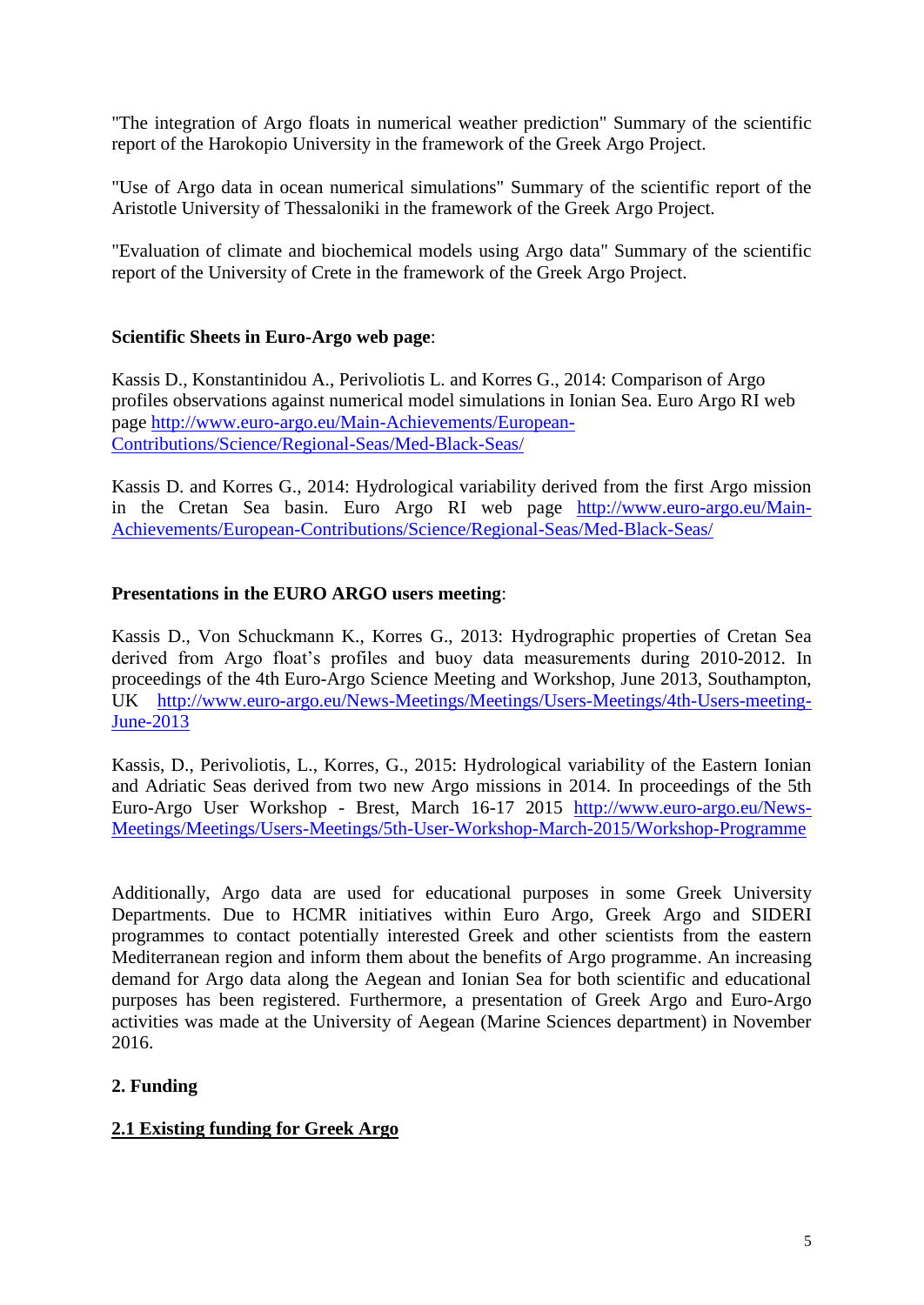Currently there is no existing funding for the Greek Argo. The procurement, deployment and operation costs of the first Greek float launched in 2010/2011 were covered by HCMR internal funds. During 2012, Greece established national funding to the Greek Argo programme through the General Secretariat of Research and Technology (GSRT), Ministry of Education, Lifelong Learning and Religious Affairs (funding agency). A major achievement is that Greece participates to the European infrastructure E-A ERIC as a full member.

# **2.2 On the future funding, organization and planning for Greek Argo**

As part of the Euro-Argo, HCMR has undertaken all necessary efforts and managed to establish long term national funding for the E-A ERIC infrastructure and to meet the standards of a full member. Regarding the Greek Argo RI annual contribution to Euro-Argo RI an indicative estimation is the following:

Personnel committed/dedicated to Euro-Argo activities (man months/year):

- National representation, member commitments: 2.5
- Float preparation, deployment, procurement: 1

Personnel committed/dedicated to Greek-Argo activities (man months/year):

- Greek Argo coordination and management: 3
- Float preparation, deployment, procurement, fleet operation and data monitoring: 4.5

Greece has deployment capabilities for the Aegean, the Ionian Sea and the central Levantine basin. Float deployments in 2019 will be performed according to the plans of the Greek-Argo research infrastructure. The main goal within 2019 is to continue the development of the Greek-Argo infrastructure array in accordance with the Euro-Argo infrastructure. Future deployments are a function of the operational needs of the Greek Argo network and the current coverage of areas of interest. Although the final decisions for the areas that floats will be deployed may change, the plan for 2019 generally includes:

- 1 float deployment in the South Aegean (where Myrtoan and Cretan Sea meet)-one of which will concern a DOVA Argo float (equipped with dissolved oxygen sensor)
- 1-2 float deployments in the North Aegean
- 1 float deployment in the Ionian Sea

# **3. Dissemination activities of the Greek Argo– links with Euro-Argo infrastructure**

Within 2018 several dissemination activities were carried out by the Greek Argo RI such as the participation of Greek Argo in the 2018 Researchers Night and the educational activities for high school students throughout the year. In 2017, under the framework of the 1st Ocean Observers Meeting (June 2017) Greek Argo presented its educational and outreach activities whilst, during the 6th Euro-Argo Users Workshop (July 2017) the Greek Argo Infrastructure activities and achievements were presented.

By the end of 2013 Greek Argo has launched its web page: [www.greekargo.gr](http://www.greekargo.gr/) that demonstrates and promotes Greek-Argo and Euro-Argo activities. At the end of 2014 Greek